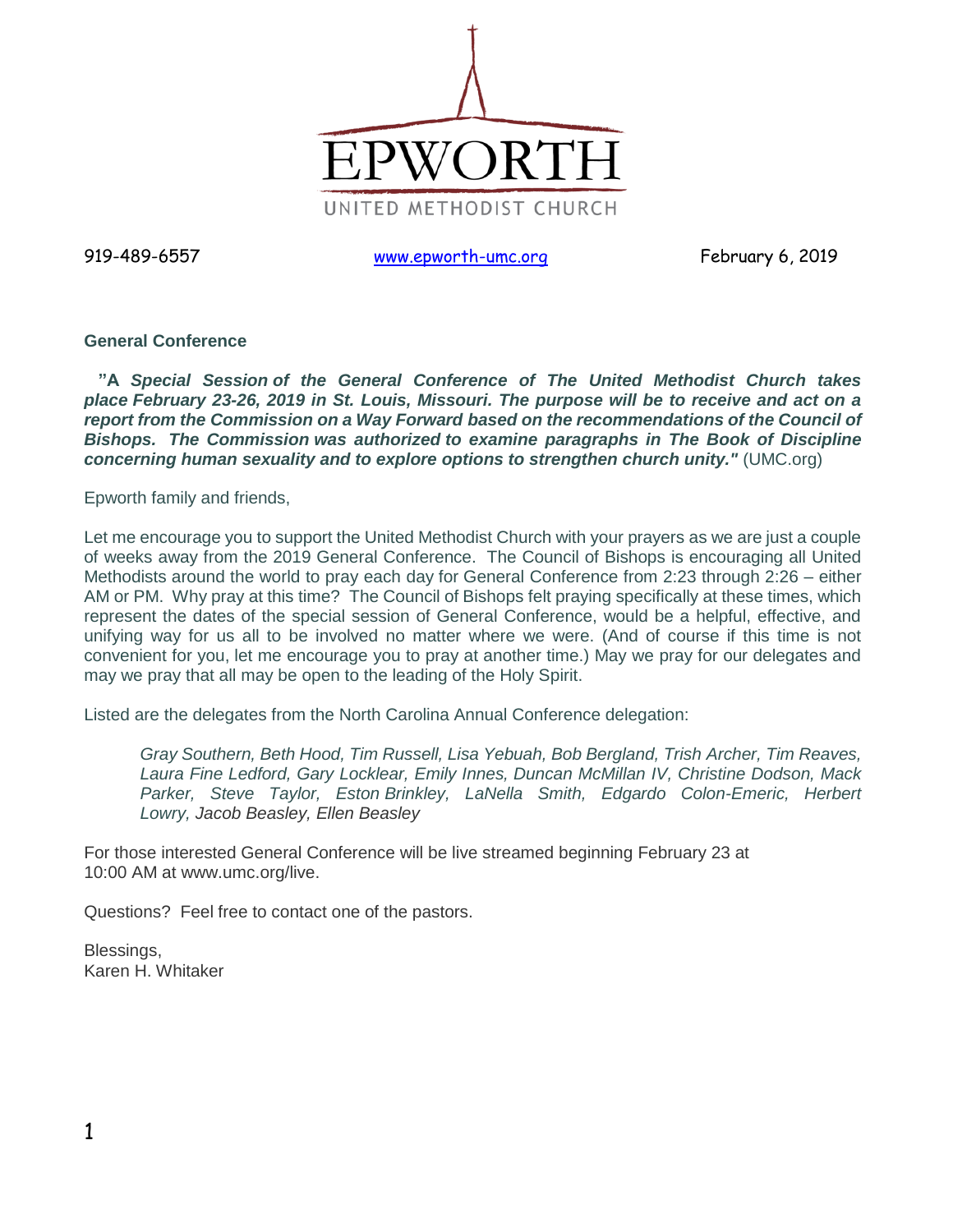# WORSHIP 8:30, 9:00 and 11:00

Sermon: Carie Dupree Scripture: Jeremiah 1: 4-10 Hymns at 8:30 & 11:00: Holy! Holy! Holy! Lord God Almighty, Stand Up and Bless the Lord, Jesus Calls Us Response Hymn at 8:30: Bless Be the Tie That Binds Response at 11:00: Come Follow Me , by Jay Althouse Sung By: Chancel Choir, Directed By: Judy Bolt

Songs at 9:00: Holy, Holy, Holy, In Christ Alone, Lord, You Have Come to the Lakeshore, This Is Amazing Grace

Liturgists: 8:30-Maureen Oakes, 11:00-Julia Boltz Greeters: Brent Engel, Elaine Herndon Ushers: Bob Hodgins, Marvin Carver, Johnie Joyce, Al West Acolyte: Caleb Engel Crucifer: Elizabeth Boltz Youth Reader: Ben Engel Bus Driver: Tim Dahlgren Sound Technician: 9:00-Lewis Bass IV, 11:00-Greg Bolt Altar Guild: Laurel and Charlie Rose, Nancy Myers Counters: Beth Armbruster, Joe Jernigan

Altar Flowers are given in celebration of the birthdays of Nicole Waligora-Davis and Gabrielle Waligora-Carroll from Mom and Dad.

ALTAR FLOWERS FOR THE SANCTUARY ARE NEEDED FOR MARCH 17 AND MARCH 24 If you would like to give the flowers on one of these days (or on another Sunday), please contact Gloria Dewey (919 274-1089) or [gkdewey@aol.com](mailto:gkdewey@aol.com) Thanks to all who donate the Altar Flowers. If you wish to leave the flowers for the Care Group, several small bouquets will be made and taken to some of our shut-ins.

WE ASK FOR YOUR CONTINUED PATIENCE AND COOPERATION as the renovation of the bathrooms near the church office progresses. The one open (lockable) restroom near the church office is available for all. Signs will direct you to additional restrooms in both preschool wings and in the choir room.

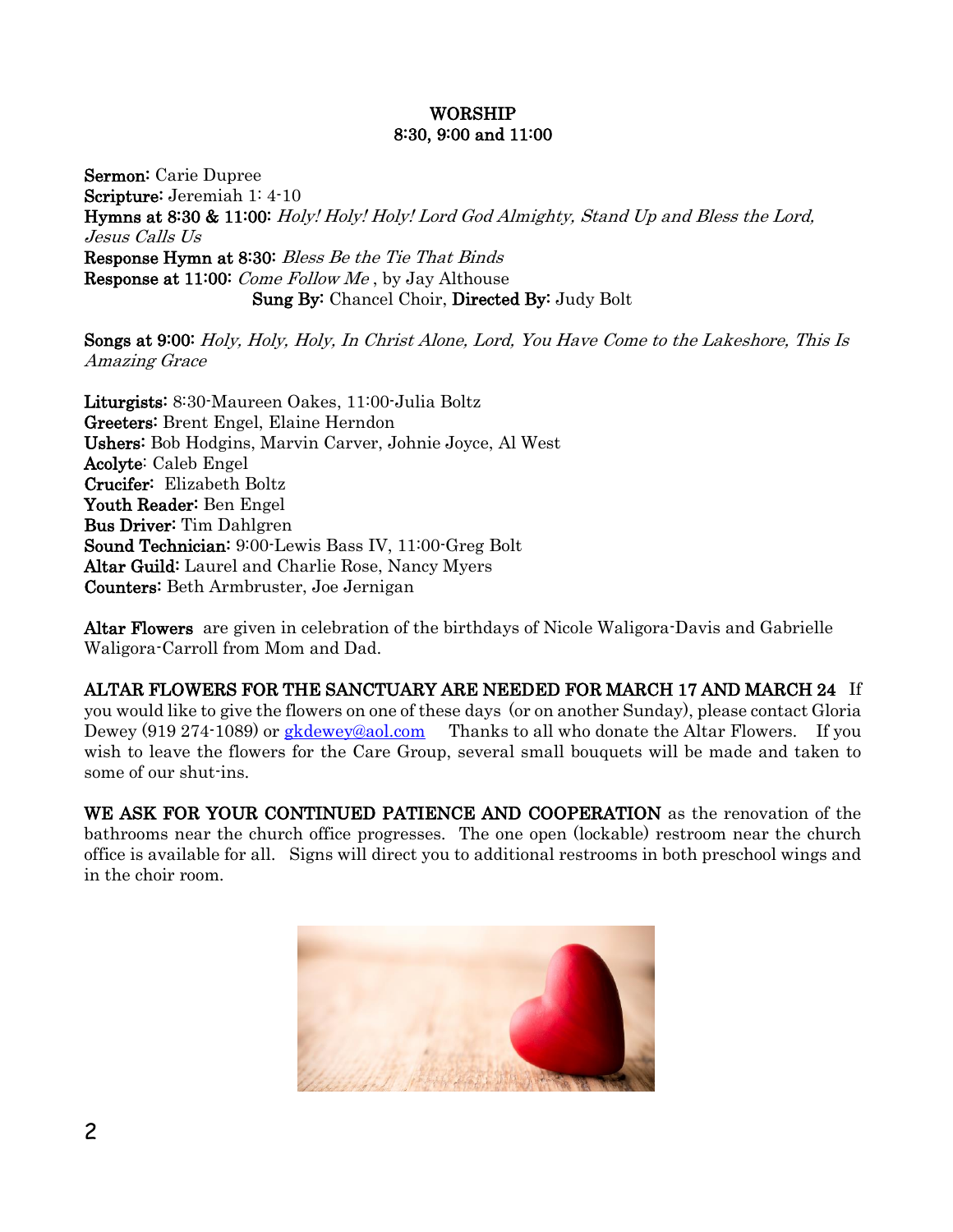# YOUTH NEWS

THANK YOU to everyone for a fabulous Souper Bowl Fundraiser! We hope you all enjoyed it as much as we did! LOVE,

## EPWORTH YOUTH GROUP

BECK, BEN, CAITLYN, CALEB, ELISE, ELIZABETH, ETHAN, HENRI, IAN, JERRYL, JULIA, KAITLYN,,KATHERINE, RYAN, SADIE, SAM, VIRGINIA, WILL, ZOE



This Sunday Youth Group is 5:30 – 7:15 and we will be doing our monthly mission project!

### GENERAL CONFERENCE 2019 FOLLOW-UP MEETING

Sunday, March 3 at 6 p.m. at Duke Memorial UMC (504 W. Chapel Hill St in Durham) laity and clergy are welcome! Members of the General Conference Delegation will be here to help us gain understanding of what decisions were made by the Special Called General Conference and next steps for moving forward.

### CHURCH STAFF

| Rev. Karen H. Whitaker, Senior Pastor                                                       | 919-210-6839 (cell) kwhitaker@epworth-umc.org |  |  |  |  |
|---------------------------------------------------------------------------------------------|-----------------------------------------------|--|--|--|--|
| Rev. Dr. Sangwoo Kim, Pastor/Spiritual Formation 919-627-1357(cell) sangwoo@epworth-umc.org |                                               |  |  |  |  |
| Meg Bass, Financial Manager                                                                 | mbass@epworth-umc.org                         |  |  |  |  |
| Dona Gamble, Administrative Secretary                                                       | dgamble@epworth-umc.org                       |  |  |  |  |
| David Lewis, Director of Music                                                              | dlewis@epworth-umc.org                        |  |  |  |  |
| Rev. Amanda Wilson, Coordinator/Children's Min.                                             | 919-698-5284 (cell) awilson@epworth-umc.org   |  |  |  |  |
| Carie Dupree, Coordinator of Youth Ministries                                               | 318-990-9730 (cell) cdupree@epworth-umc.org   |  |  |  |  |
| Dr. Fred Ibberson, Organist                                                                 | fred.ibberson@gmail.com                       |  |  |  |  |
| Leigh Furman, Preschool Director                                                            | 919-489-6098 director@epworth-preschool.org   |  |  |  |  |
| Theresa Shebalin, Nursery Director                                                          |                                               |  |  |  |  |
| Marlin Lennon, Sexton                                                                       |                                               |  |  |  |  |